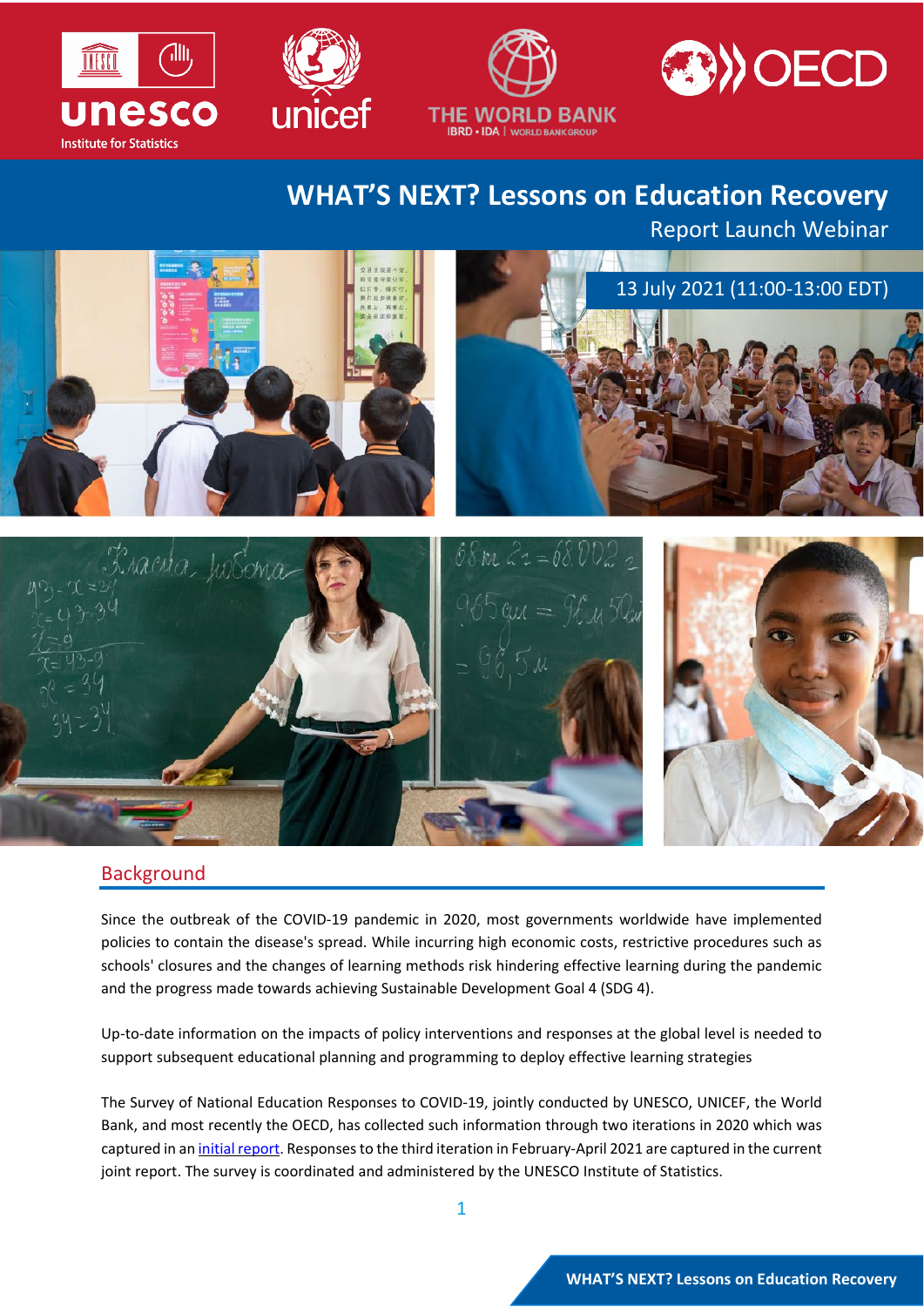### Questions the webinar will address

The webinar will present the report of the results obtained during the most recent data collection and invite the discussion of the findings, which provide the latest snapshot of the COVID-19 impact on various aspects related to the education systems, as well as the policies implemented to assess and remediate them, including strategies to ensure equity and safe reopening of schools for all.

The survey generated inputs for a variety of issues touching upon school calendar and curricula, distance education, teachers, assessment, financing, equity , and health protocols – to name a few. As such, the webinar will delve into the survey results by addressing the following questions:

- What policies were implemented by countries in 2021 to mitigate learning losses, including assessments and remedial strategies?
- How effective were the distance learning modalities deployed, and what efforts were made to boost access particularly among the most vulnerable?
- What additional support was provided to teachers, students, and their parents during pandemic?
- How did countries address the re-opening of schools? What additional supports were assured to ensure a safe return for all?
- What steps were undertaken to ensure equity in offering learning solutions and safe return to school?
- What key areas should be further explored in future iterations of the survey?

#### Format

This 120-minute webinar will include panellists from UNESCO, UNICEF, OECD, and the World Bank. A moderator will facilitate the discussion, and a Q&A session will follow.

#### Audience

The webinar is primarily directed to ministry of education officials, staff from international organizations and other agencies working on the education response to COVID-19, researchers as well as other interested partners and stakeholders.

#### Participation

The webinar will be held in English with simultaneous interpretation to French and Spanish, conducted through the Zoom webinar platform.

Interested participants are kindly invited to [register](https://unesco-org.zoom.us/webinar/register/WN_XX97BAjhRDSpoe53N5dZ6g) here.

For more information about the event please visit this [page](http://uis.unesco.org/en/news/whats-next-lessons-education-recovery)

The event can also be followed live using this link (to be provided).